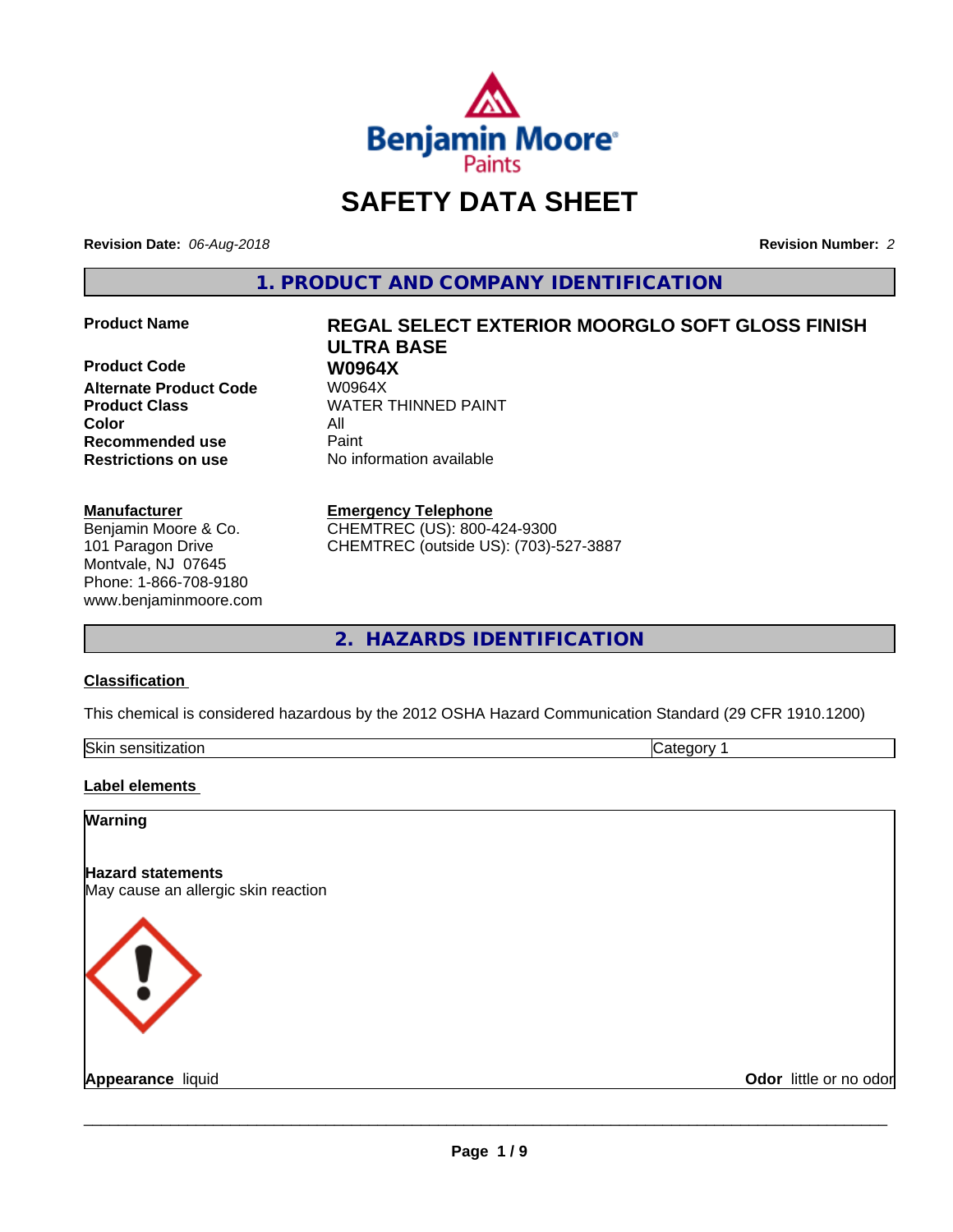#### **Precautionary Statements - Prevention**

Avoid breathing dust/fume/gas/mist/vapors/spray Contaminated work clothing should not be allowed out of the workplace Wear protective gloves

#### **Skin**

IF ON SKIN: Wash with plenty of soap and water If skin irritation or rash occurs: Get medical advice/attention Wash contaminated clothing before reuse

#### **Precautionary Statements - Disposal**

Dispose of contents/container to an approved waste disposal plant

#### **Hazards not otherwise classified (HNOC)**

Not applicable

#### **Other information**

No information available

# **3. COMPOSITION INFORMATION ON COMPONENTS**

| <b>Chemical name</b>            | <b>CAS No.</b> | Weight-% |
|---------------------------------|----------------|----------|
| Zinc oxide                      | 1314-13-2      |          |
| Ethoxylated octylphenol         | 9036-19-5      |          |
| Sodium C14-C16 olefin sulfonate | 68439-57-6     | U.5      |
| 2-N-octyl-4-Isothiazolin-3-One  | 26530-20-1     | U.5      |

# **4. FIRST AID MEASURES**

| <b>General Advice</b>                            | No hazards which require special first aid measures.                                                                                                                                                                                |
|--------------------------------------------------|-------------------------------------------------------------------------------------------------------------------------------------------------------------------------------------------------------------------------------------|
| <b>Eye Contact</b>                               | Rinse thoroughly with plenty of water for at least 15 minutes and consult a<br>physician.                                                                                                                                           |
| <b>Skin Contact</b>                              | Wash off immediately with soap and plenty of water while removing all<br>contaminated clothes and shoes. If skin irritation persists, call a physician. Wash<br>clothing before reuse. Destroy contaminated articles such as shoes. |
| <b>Inhalation</b>                                | Move to fresh air. If symptoms persist, call a physician.                                                                                                                                                                           |
| Ingestion                                        | Clean mouth with water and afterwards drink plenty of water. Consult a physician<br>if necessary.                                                                                                                                   |
| <b>Most Important</b><br><b>Symptoms/Effects</b> | May cause allergic skin reaction.                                                                                                                                                                                                   |
| <b>Notes To Physician</b>                        | Treat symptomatically.                                                                                                                                                                                                              |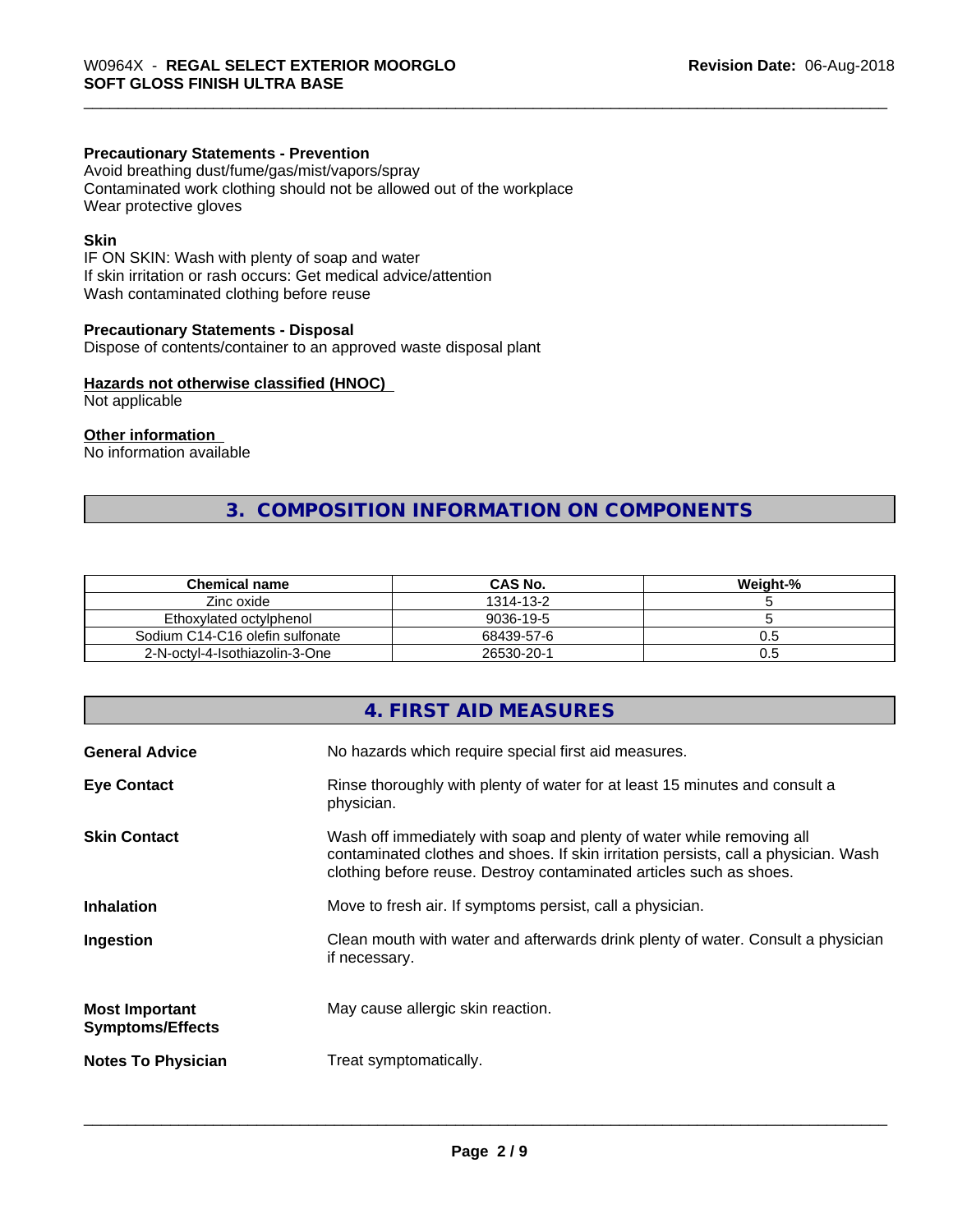# **5. FIRE-FIGHTING MEASURES**

| <b>Suitable Extinguishing Media</b>                                              | Use extinguishing measures that are appropriate to local<br>circumstances and the surrounding environment.                                   |  |
|----------------------------------------------------------------------------------|----------------------------------------------------------------------------------------------------------------------------------------------|--|
| <b>Protective Equipment And Precautions For</b><br><b>Firefighters</b>           | As in any fire, wear self-contained breathing apparatus<br>pressure-demand, MSHA/NIOSH (approved or equivalent)<br>and full protective gear. |  |
| <b>Specific Hazards Arising From The Chemical</b>                                | Closed containers may rupture if exposed to fire or<br>extreme heat.<br>No.<br>No.                                                           |  |
| <b>Sensitivity To Mechanical Impact</b>                                          |                                                                                                                                              |  |
| <b>Sensitivity To Static Discharge</b>                                           |                                                                                                                                              |  |
| <b>Flash Point Data</b><br>Flash Point (°F)<br>Flash Point (°C)<br><b>Method</b> | Not applicable<br>Not applicable<br>Not applicable                                                                                           |  |
| <b>Flammability Limits In Air</b>                                                |                                                                                                                                              |  |
| Lower flammability limit:<br><b>Upper flammability limit:</b>                    | Not applicable<br>Not applicable                                                                                                             |  |
| <b>NFPA</b><br>Health: 1<br>Flammability: 0                                      | <b>Instability: 0</b><br><b>Special: Not Applicable</b>                                                                                      |  |
| <b>NFPA Legend</b>                                                               |                                                                                                                                              |  |

- 0 Not Hazardous
- 1 Slightly
- 2 Moderate
- 3 High
- 4 Severe

*The ratings assigned are only suggested ratings, the contractor/employer has ultimate responsibilities for NFPA ratings where this system is used.*

*Additional information regarding the NFPA rating system is available from the National Fire Protection Agency (NFPA) at www.nfpa.org.*

#### **6. ACCIDENTAL RELEASE MEASURES**

| <b>Personal Precautions</b>      | Avoid contact with skin, eyes and clothing. Ensure adequate ventilation.                             |
|----------------------------------|------------------------------------------------------------------------------------------------------|
| <b>Other Information</b>         | Prevent further leakage or spillage if safe to do so.                                                |
| <b>Environmental precautions</b> | See Section 12 for additional Ecological Information.                                                |
| <b>Methods for Cleaning Up</b>   | Soak up with inert absorbent material. Sweep up and shovel into suitable<br>containers for disposal. |
|                                  | $\overline{z}$ in the start into $\overline{z}$                                                      |

**7. HANDLING AND STORAGE**

Handling **Handling** Avoid contact with skin, eyes and clothing. Avoid breathing vapors, spray mists or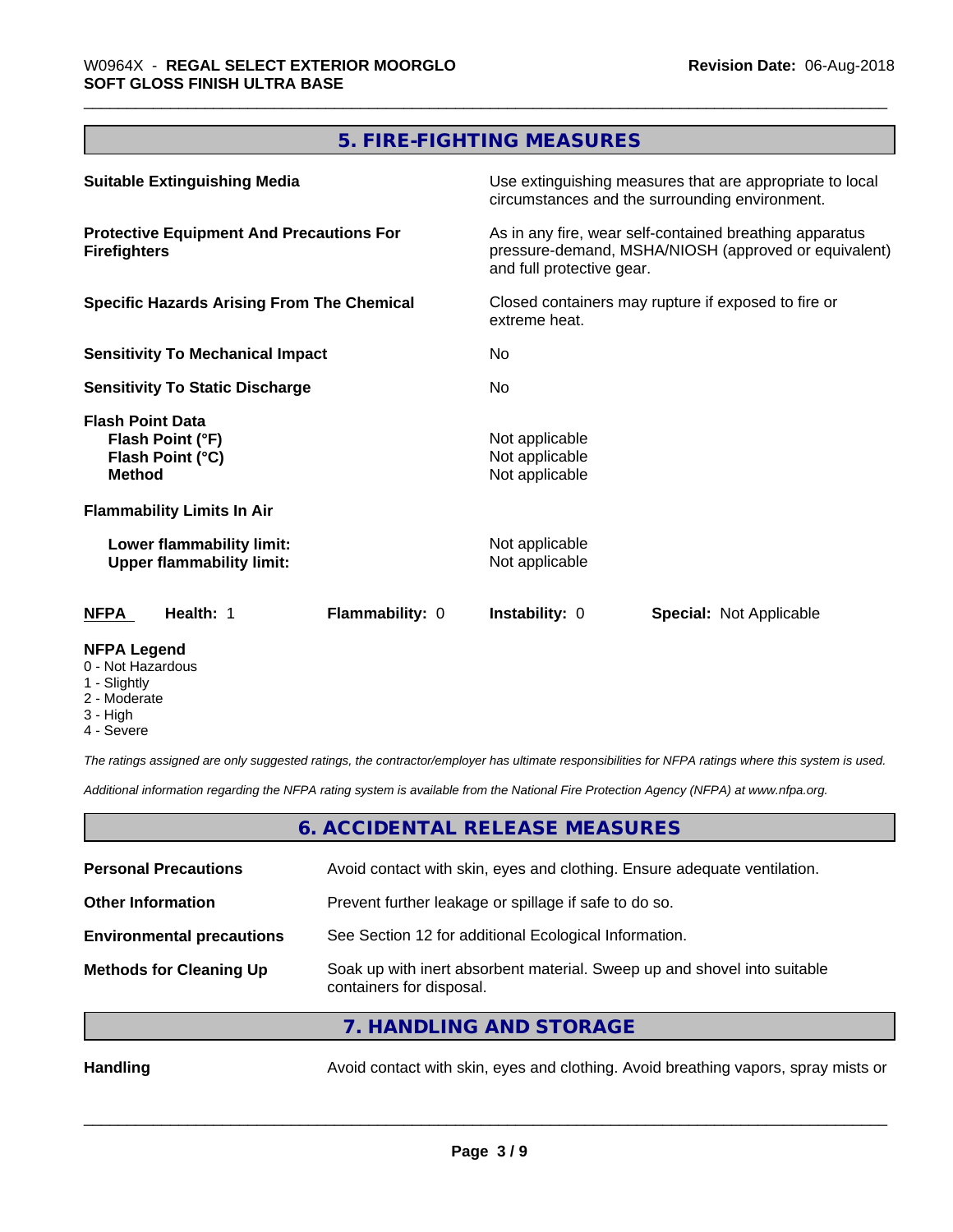sanding dust. In case of insufficient ventilation, wear suitable respiratory equipment.

#### **Storage** Keep container tightly closed. Keep out of the reach of children.

**Incompatible Materials** No information available

### **8. EXPOSURE CONTROLS/PERSONAL PROTECTION**

#### **Exposure Limits**

| <b>Chemical name</b> | <b>ACGIH TLV</b>                             | <b>OSHA PEL</b>             |
|----------------------|----------------------------------------------|-----------------------------|
| --<br>Zinc oxide     | <b>TWA</b><br>∠ ma/m <sup>3</sup>            | <b>TWA</b><br>∍ma/mª        |
|                      | $\cap$ TE<br>Mumq/m <sup>3</sup> ، س<br>ᇰᆝᄂᄂ | T111<br>⊤ma/mª<br>VV/<br>່∪ |

#### **Legend**

ACGIH - American Conference of Governmental Industrial Hygienists Exposure Limits OSHA - Occupational Safety & Health Administration Exposure Limits N/E - Not Established

**Engineering Measures** Ensure adequate ventilation, especially in confined areas.

### **Personal Protective Equipment**

| <b>Eye/Face Protection</b>    | Safety glasses with side-shields.                                        |
|-------------------------------|--------------------------------------------------------------------------|
| <b>Skin Protection</b>        | Protective gloves and impervious clothing.                               |
| <b>Respiratory Protection</b> | In case of insufficient ventilation wear suitable respiratory equipment. |
| .                             |                                                                          |

**Hygiene Measures** Avoid contact with skin, eyes and clothing. Remove and wash contaminated clothing before re-use. Wash thoroughly after handling.

# **9. PHYSICAL AND CHEMICAL PROPERTIES**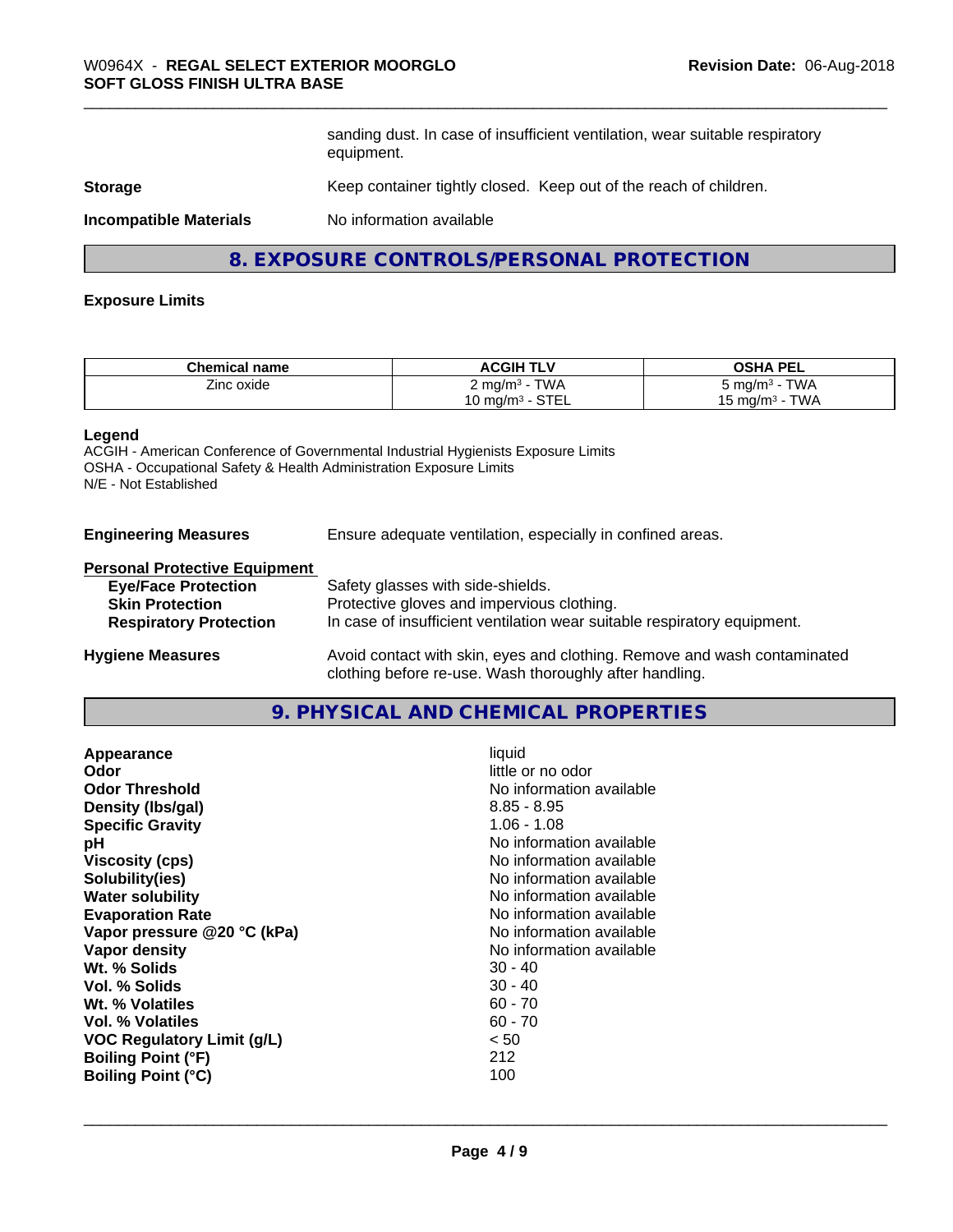**Freezing Point (°F)** 32 **Freezing Point (°C)** 0 **Flash Point (°F)**<br> **Flash Point (°C)**<br> **Flash Point (°C)**<br> **C Flash Point (°C)**<br>Method **Flammability (solid, gas)**<br> **Upper flammability limit:**<br>
Upper flammability limit:<br>  $\begin{array}{ccc}\n\bullet & \bullet & \bullet \\
\bullet & \bullet & \bullet\n\end{array}$  Not applicable **Upper flammability limit:**<br> **Lower flammability limit:**<br>
Not applicable<br>
Not applicable **Lower flammability limit:**<br> **Autoignition Temperature (°F)**<br>
Mo information available **Autoignition Temperature (°F)** Autoignition Temperature (°C) Moinformation available<br>Decomposition Temperature (°F) Noinformation available **Decomposition Temperature (°F) Decomposition Temperature (°C)** No information available **Partition coefficient Contract Contract Contract Contract Contract Contract Contract Contract Contract Contract Contract Contract Contract Contract Contract Contract Contract Contract Contract Contract Contract Contract** 

#### **Revision Date:** 06-Aug-2018

**Not applicable**<br>Not applicable

# **10. STABILITY AND REACTIVITY**

| <b>Reactivity</b>                       | Not Applicable                           |
|-----------------------------------------|------------------------------------------|
| <b>Chemical Stability</b>               | Stable under normal conditions.          |
| <b>Conditions to avoid</b>              | Prevent from freezing.                   |
| <b>Incompatible Materials</b>           | No materials to be especially mentioned. |
| <b>Hazardous Decomposition Products</b> | None under normal use.                   |
| Possibility of hazardous reactions      | None under normal conditions of use.     |

# **11. TOXICOLOGICAL INFORMATION**

| <b>Product Information</b>                                                                                                  |                                                                                                                                                                                                                                                                                                                                                      |  |
|-----------------------------------------------------------------------------------------------------------------------------|------------------------------------------------------------------------------------------------------------------------------------------------------------------------------------------------------------------------------------------------------------------------------------------------------------------------------------------------------|--|
| Information on likely routes of exposure                                                                                    |                                                                                                                                                                                                                                                                                                                                                      |  |
|                                                                                                                             | <b>Principal Routes of Exposure</b> Eye contact, skin contact and inhalation.                                                                                                                                                                                                                                                                        |  |
| <b>Acute Toxicity</b>                                                                                                       |                                                                                                                                                                                                                                                                                                                                                      |  |
| <b>Product Information</b>                                                                                                  | No information available                                                                                                                                                                                                                                                                                                                             |  |
| Symptoms related to the physical, chemical and toxicological characteristics                                                |                                                                                                                                                                                                                                                                                                                                                      |  |
| <b>Symptoms</b>                                                                                                             | No information available                                                                                                                                                                                                                                                                                                                             |  |
| Delayed and immediate effects as well as chronic effects from short and long-term exposure                                  |                                                                                                                                                                                                                                                                                                                                                      |  |
| Eye contact<br><b>Skin contact</b><br><b>Inhalation</b><br>Ingestion<br><b>Sensitization</b><br><b>Neurological Effects</b> | May cause slight irritation.<br>Substance may cause slight skin irritation. Prolonged or repeated contact may dry<br>skin and cause irritation.<br>May cause irritation of respiratory tract.<br>Ingestion may cause gastrointestinal irritation, nausea, vomiting and diarrhea.<br>May cause an allergic skin reaction<br>No information available. |  |
|                                                                                                                             |                                                                                                                                                                                                                                                                                                                                                      |  |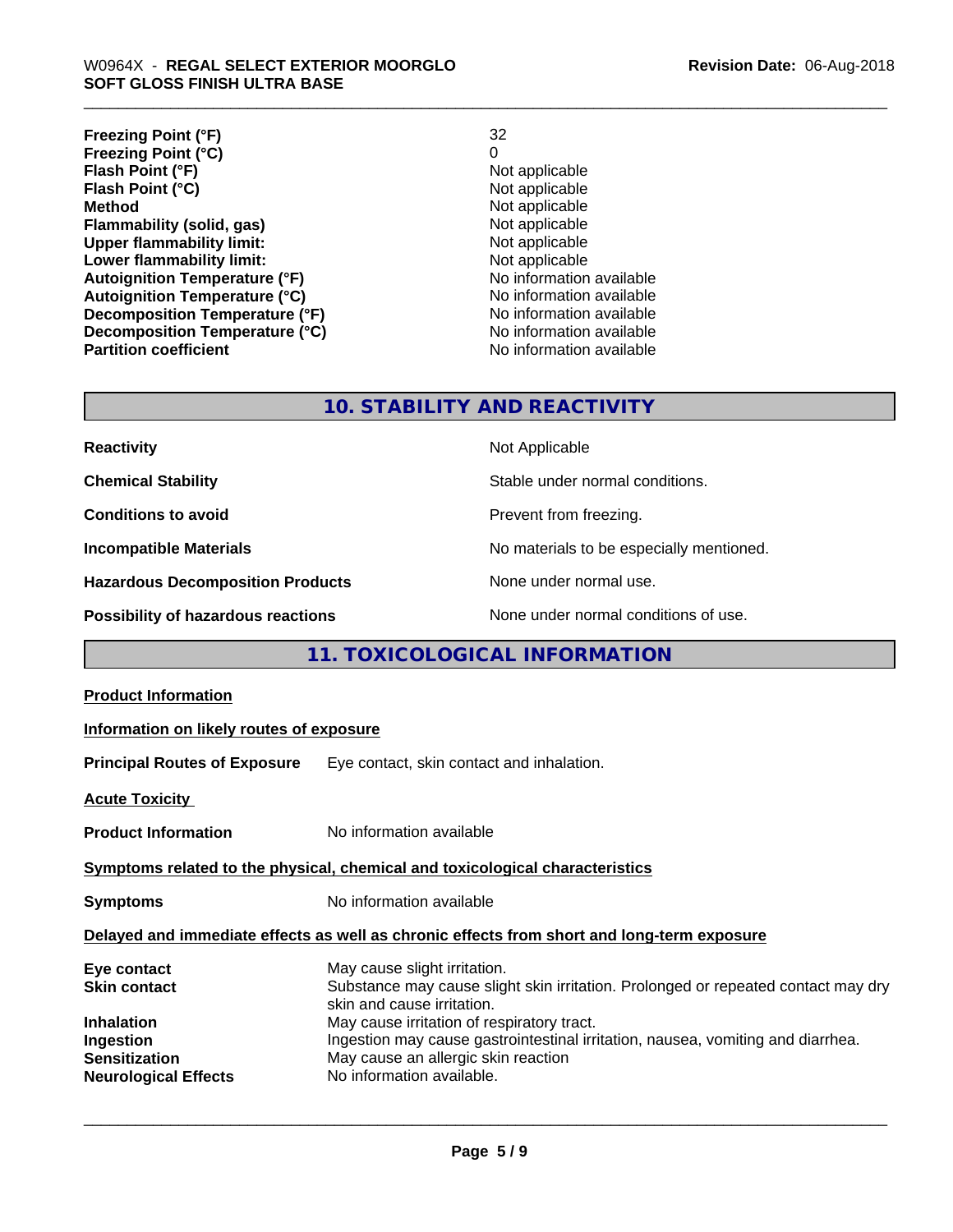| <b>Mutagenic Effects</b>        | No information available. |
|---------------------------------|---------------------------|
| <b>Reproductive Effects</b>     | No information available. |
| <b>Developmental Effects</b>    | No information available. |
| <b>Target organ effects</b>     | No information available. |
| <b>STOT - single exposure</b>   | No information available. |
| <b>STOT - repeated exposure</b> | No information available. |
| Other adverse effects           | No information available. |
| <b>Aspiration Hazard</b>        | No information available  |

**Numerical measures of toxicity**

#### **The following values are calculated based on chapter 3.1 of the GHS document**

| <b>ATEmix (oral)</b>                            | 38937 mg/kg |
|-------------------------------------------------|-------------|
| <b>ATEmix (dermal)</b>                          | 681481      |
| <b>ATEmix (inhalation-dust/mist)</b> 478.8 mg/L |             |

#### **Component Information**

Zinc oxide LD50 Oral: 5000 mg/kg (Rat) LC50 Inhalation (Dust):  $> 5700$  mg/m<sup>3</sup> (Rat, 4 hr.) Ethoxylated octylphenol LD50 Oral: mg/kg (rat, 4 hr) 2-N-octyl-4-Isothiazolin-3-One LD50 Oral: 550 mg/kg (Rat) LD50 Dermal: 690 mg/kg (Rabbit)

#### **Carcinogenicity**

*There are no known carcinogenic chemicals in this product above reportable levels.*

**12. ECOLOGICAL INFORMATION**

# **Ecotoxicity Effects**

The environmental impact of this product has not been fully investigated.

#### **Product Information**

#### **Acute Toxicity to Fish**

No information available

#### **Acute Toxicity to Aquatic Invertebrates**

No information available

#### **Acute Toxicity to Aquatic Plants**

No information available

#### **Persistence / Degradability**

No information available.

#### **Bioaccumulation**

No information available.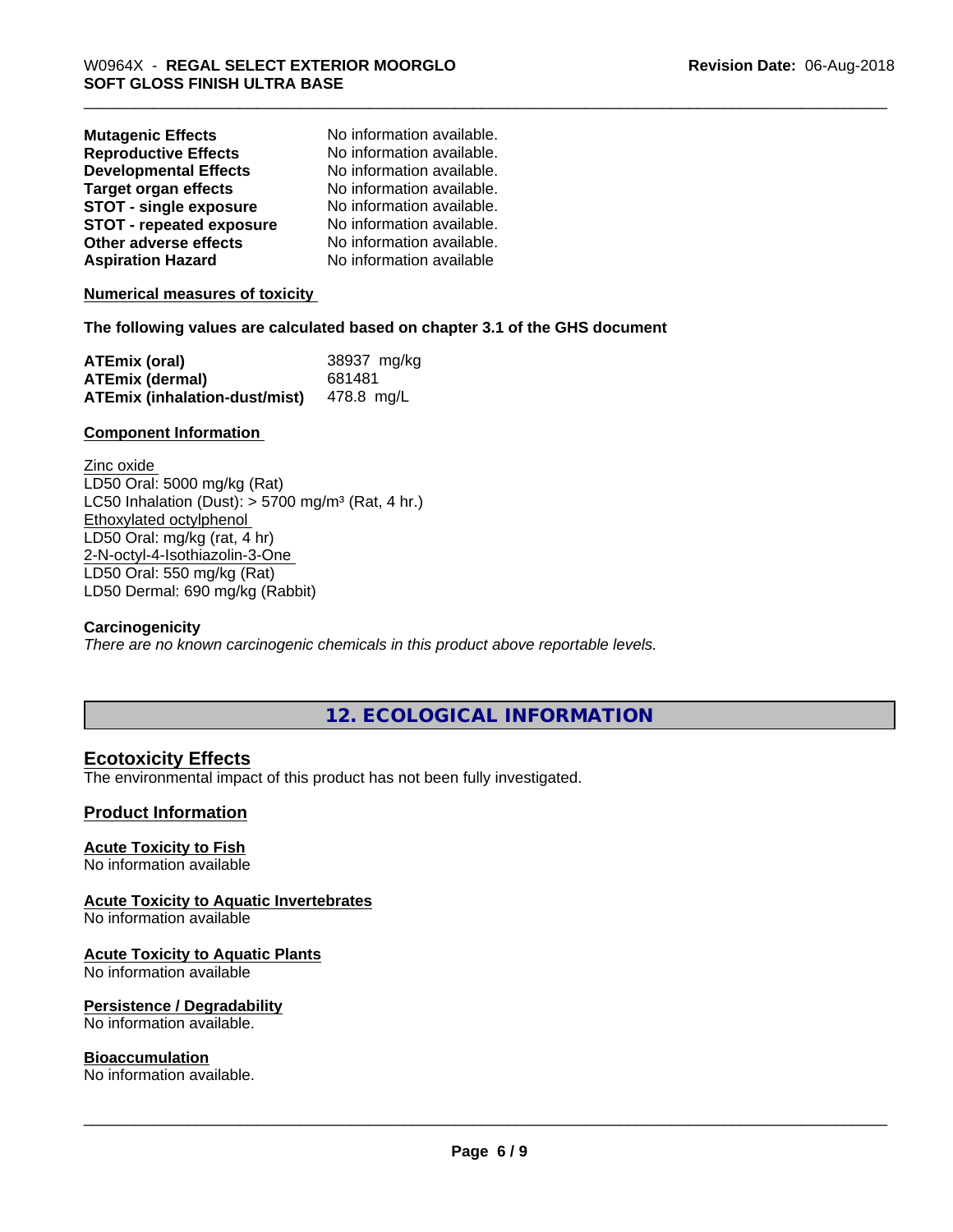#### **Mobility in Environmental Media**

No information available.

#### **Ozone** No information available

# **Component Information**

### **Acute Toxicity to Fish**

No information available

#### **Acute Toxicity to Aquatic Invertebrates**

No information available

#### **Acute Toxicity to Aquatic Plants**

No information available

|                                                  | 13. DISPOSAL CONSIDERATIONS                                                                                                                                                                                               |  |
|--------------------------------------------------|---------------------------------------------------------------------------------------------------------------------------------------------------------------------------------------------------------------------------|--|
| <b>Waste Disposal Method</b>                     | Dispose of in accordance with federal, state, and local regulations. Local<br>requirements may vary, consult your sanitation department or state-designated<br>environmental protection agency for more disposal options. |  |
|                                                  | 14. TRANSPORT INFORMATION                                                                                                                                                                                                 |  |
| <b>DOT</b>                                       | Not regulated                                                                                                                                                                                                             |  |
| <b>ICAO/IATA</b>                                 | Not regulated                                                                                                                                                                                                             |  |
| <b>IMDG/IMO</b>                                  | Not regulated                                                                                                                                                                                                             |  |
|                                                  | <b>15. REGULATORY INFORMATION</b>                                                                                                                                                                                         |  |
| <b>International Inventories</b>                 |                                                                                                                                                                                                                           |  |
| <b>TSCA: United States</b><br><b>DSL: Canada</b> | Yes - All components are listed or exempt.<br>Yes - All components are listed or exempt.                                                                                                                                  |  |
| <b>Federal Regulations</b>                       |                                                                                                                                                                                                                           |  |
| <b>SARA 311/312 hazardous categorization</b>     |                                                                                                                                                                                                                           |  |
| Acute health hazard                              | Yes                                                                                                                                                                                                                       |  |

| Y es |
|------|
| Nο   |
| N٥   |
| Nο   |
| N٥   |
|      |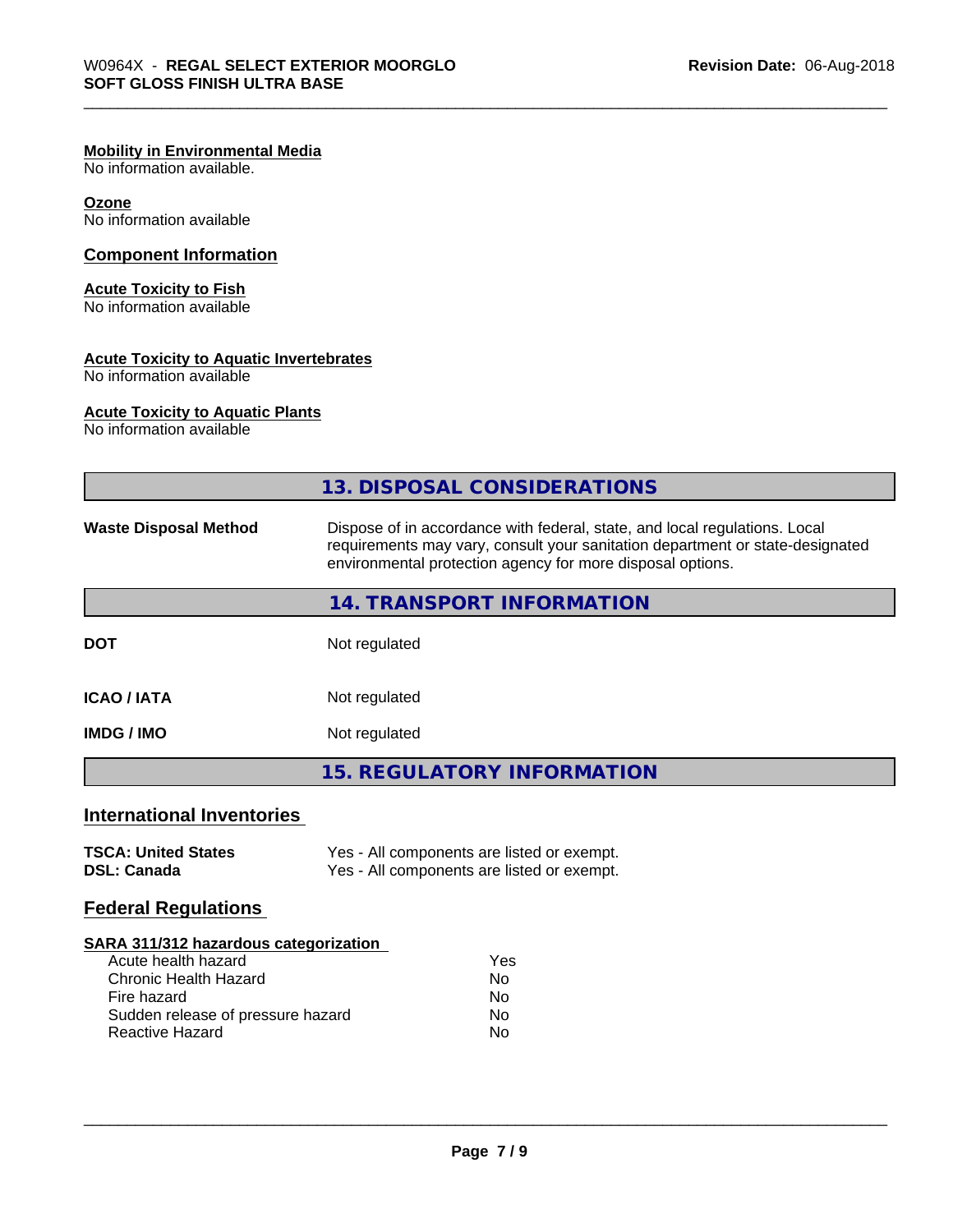#### **SARA 313**

Section 313 of Title III of the Superfund Amendments and Reauthorization Act of 1986 (SARA). This product contains a chemical or chemicals which are subject to the reporting requirements of the Act and Title 40 of the Code of Federal Regulations, Part 372:

| <b>Chemical name</b> | CAS No.   | Weight-% | <b>CERCLA/SARA 313</b>     |
|----------------------|-----------|----------|----------------------------|
|                      |           |          | (de minimis concentration) |
| Zinc oxide           | 1314-13-2 |          |                            |

**Clean Air Act,Section 112 Hazardous Air Pollutants (HAPs) (see 40 CFR 61)**

This product contains the following HAPs:

*None*

#### **US State Regulations**

#### **California Proposition 65**

**A** WARNING: Cancer and Reproductive Harm– www.P65warnings.ca.gov

#### **State Right-to-Know**

| -----<br>name<br>nar | . | <b>LOFCOL</b><br>Ne' | .<br>лю |
|----------------------|---|----------------------|---------|
| _<br>oxide<br>∠ınc   |   |                      |         |

#### **Legend**

X - Listed

| 16. OTHER INFORMATION |
|-----------------------|
|-----------------------|

| HMIS -              | Health: 1 | <b>Flammability: 0</b>                                                                                               | <b>Reactivity: 0</b> | $PPE: -$ |  |
|---------------------|-----------|----------------------------------------------------------------------------------------------------------------------|----------------------|----------|--|
| <b>HMIS Legend</b>  |           |                                                                                                                      |                      |          |  |
| 0 - Minimal Hazard  |           |                                                                                                                      |                      |          |  |
| 1 - Slight Hazard   |           |                                                                                                                      |                      |          |  |
| 2 - Moderate Hazard |           |                                                                                                                      |                      |          |  |
| 3 - Serious Hazard  |           |                                                                                                                      |                      |          |  |
| 4 - Severe Hazard   |           |                                                                                                                      |                      |          |  |
| * - Chronic Hazard  |           |                                                                                                                      |                      |          |  |
|                     |           | X - Consult your supervisor or S.O.P. for "Special" handling instructions.                                           |                      |          |  |
|                     |           | Nice The BBE seds a beachter and the beach the BBC of the BBC decided and and contained from the beach the second by |                      |          |  |

*Note: The PPE rating has intentionally been left blank. Choose appropriate PPE that will protect employees from the hazards the material will present under the actual normal conditions of use.*

*Caution: HMISÒ ratings are based on a 0-4 rating scale, with 0 representing minimal hazards or risks, and 4 representing significant hazards or risks. Although HMISÒ ratings are not required on MSDSs under 29 CFR 1910.1200, the preparer, has chosen to provide them. HMISÒ ratings are to be used only in conjunction with a fully implemented HMISÒ program by workers who have received appropriate HMISÒ training. HMISÒ is a registered trade and service mark of the NPCA. HMISÒ materials may be purchased exclusively from J. J. Keller (800) 327-6868.*

 **WARNING!** If you scrape, sand, or remove old paint, you may release lead dust. LEAD IS TOXIC. EXPOSURE TO